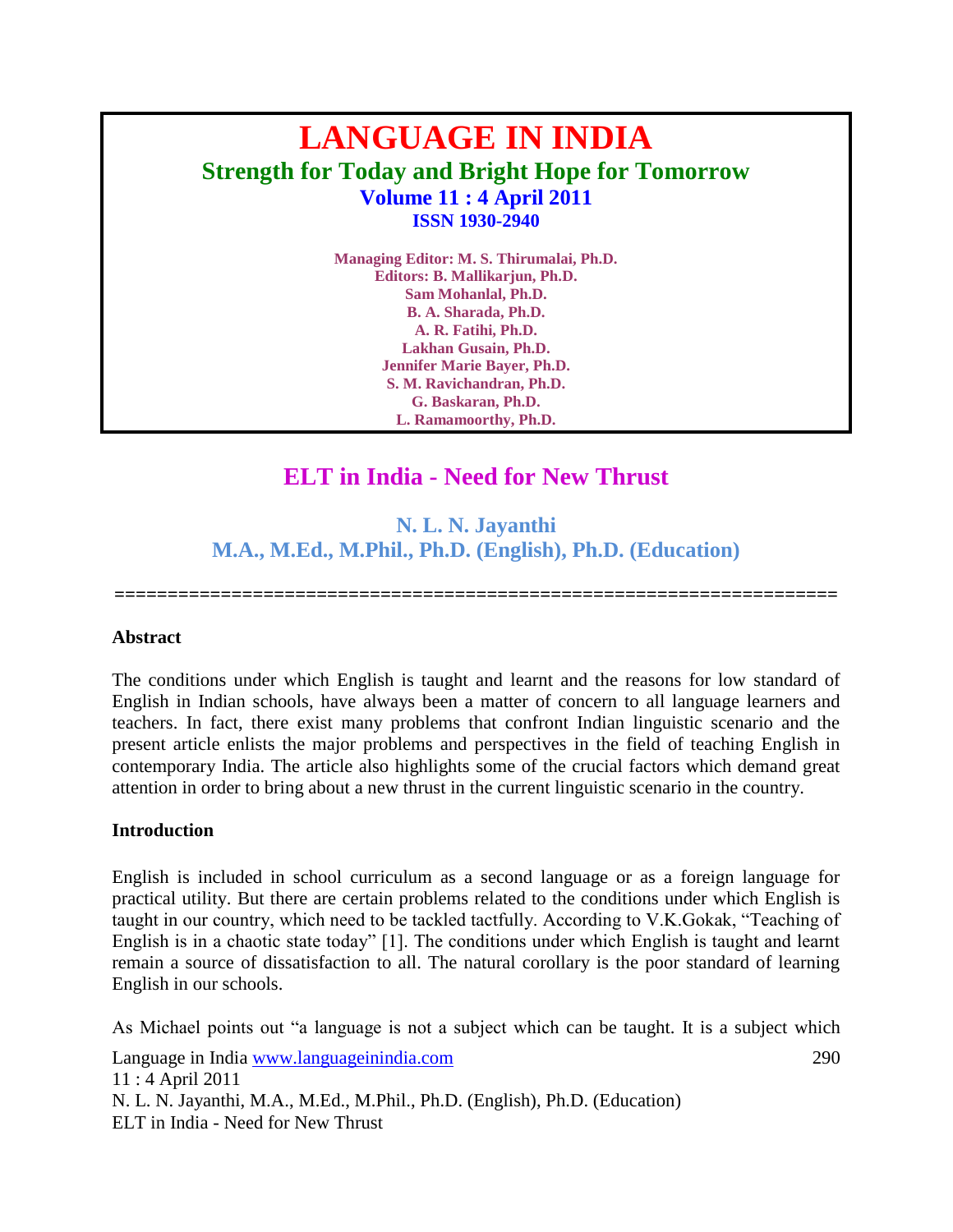must be learnt" [2]. Pupils are taught English for about six periods a week for six years. But it has been estimated that they hardly know 1500 words by the time they join a university. It means that they have been able to learn English words at the rate of one word per period.

Long periods of exposure to English enable the students to have a certain degree of familiarity with sentence patterns, words and phrases in the language that strengthens their ability in writing skill though not in skill of speaking The conditions under which English is taught and learnt and the reasons for low standards of English in our schools have always been a matter of concern to all language learners and teachers. In fact, there are many problems that confront Indian linguistic scenario and the following is the list of the major problems in the field of teaching English in contemporary India.

### **Need for New Thrust**

The following are some of the crucial factors which demand great attention in order to bring about a new thrust in the current linguistic scenario in the country:

- **Population:** The pressure of population and the craze for English has resulted in the commercialization of English teaching in India and it is market driven, and not welfare driven. Ronald Mackin has listed the problems of teaching English in India as follows: "The old fashioned type of benches and desks which restrict movement; the bad light; the noise from neighboring classes which may be separated from them by nothing more than a bamboo screen, insufficient provision for their subject in the time-table, lack of aids of all kinds; interference from parents or a dominating, conservative Headmaster and finally the requirements of an examination system which places a premium on the written language seem to favor the grammar-grinder of the old school" [3].
- **Pluralism:** Although some estimates say that there are about 300 languages and dialects in India, the English Schedule of the constitution of India recognizes 18 languages as official languages. Not only in terms of languages, but also in culture, religion and ethnicity, India is highly pluralistic; it is multilingual, multicultural, multi-religious and multiethnic with large rural areas. This makes language planning a highly complex and emotional issue. That is why the problem of a compulsory official language in India continues to be a puzzle, because of non-existence of a language planning commission.
- **Colonial Mindset:** The colonial legacy continues in the field of education. The colonial mindset has made the nation dependent on other countries and agencies for all innovative ideas even in the field of education. All the committees and commissions have only tried to adopt and adapt the colonial model, though Indians could evolve their own strategies of instruction.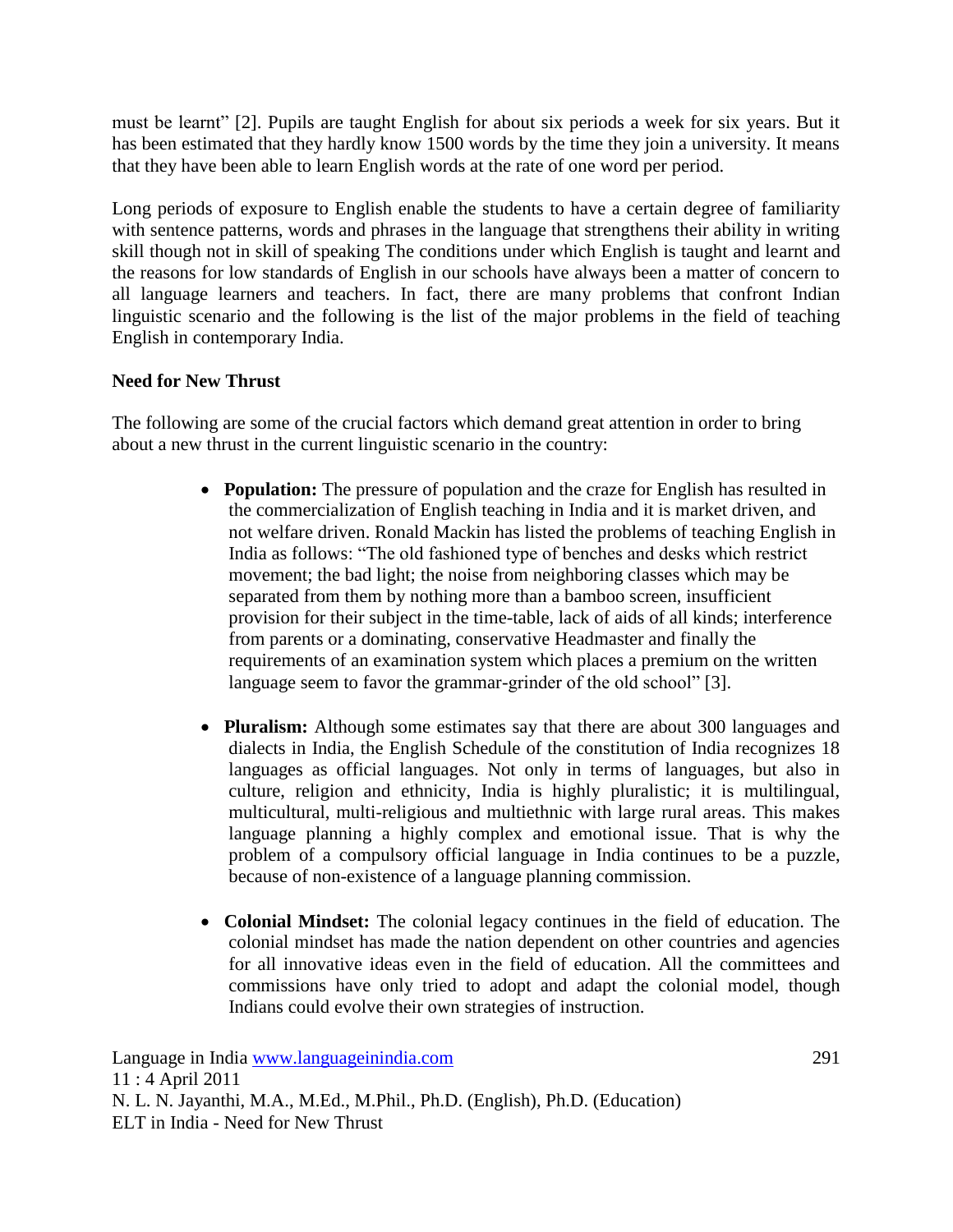- **Political Compulsions**: Language, particularly the English language, has become not only a means for power and exploitation; but has also become a site for struggle. As a result, there is no proper planning or political will or coordination among various agencies, the central government, state governments, and universities in the implementation of suitable policies. The aimless drift continues without any direction, clear-cut policies, goals, aims and objectives.
- **Dearth of Trained Teachers:** Many teachers who teach English in schools lack the technique of foreign language teaching. They remain largely ignorant of the changes taking place in English teaching and learning across the globe. In the current scenario teachers are being appointed on the basis of their qualification and after their recruitment in the institutions they evince very little interest and opportunity to attend in-service programmes. Though certain seminars, conferences and workshops are conducted by ELTAI and other professional bodies, they cease to help the teachers in changing their age old method of teaching overnight.
- **Imported Methods**: Imported methods of teaching English have been used in a country like India. Most of the methods advocated were developed in monolingual countries like the United Kingdom or the United States of America. They prove to be ineffective in a multilingual context. The language professionals in India have not yet evolved appropriate methods and techniques of teaching English in India, based on local wisdom and classroom experience. The Indians have lived on "received knowledge" and imported theories and methods - Structural Approach, Direct Method, and Communicative Language Teaching and so on.
- **Ineffective Text books**: The textbooks, which are prescribed for the students are not suitable and attractive. The text books mostly do not contain tasks where learners can draw samples from the local, every day experiences. Most of the tasks are designed to find answers from the text book itself. Students read it only to get through the examination. The English text books need improvement in the selection and gradation of vocabulary, good printing, suitable subject matter, genuine illustrations, language and style, exercises and glossary, relevance and abridgement of English stories to suit Indian condition.

Until recently, majority of the schools used the text books which contained prose texts, stories and poems written by native speakers of English. They were linguistically difficult and culturally alien. Textbooks prepared by government agencies appeared to be dull and unattractive with no proper illustrations or exercise material. They often contained errors – factual as well as linguistic. Quite often textbooks were prescribed not on the basis of quality or merit but on other considerations given to the management or the head of the institution.

Language in India www.languageinindia.com 292 11 : 4 April 2011 N. L. N. Jayanthi, M.A., M.Ed., M.Phil., Ph.D. (English), Ph.D. (Education) ELT in India - Need for New Thrust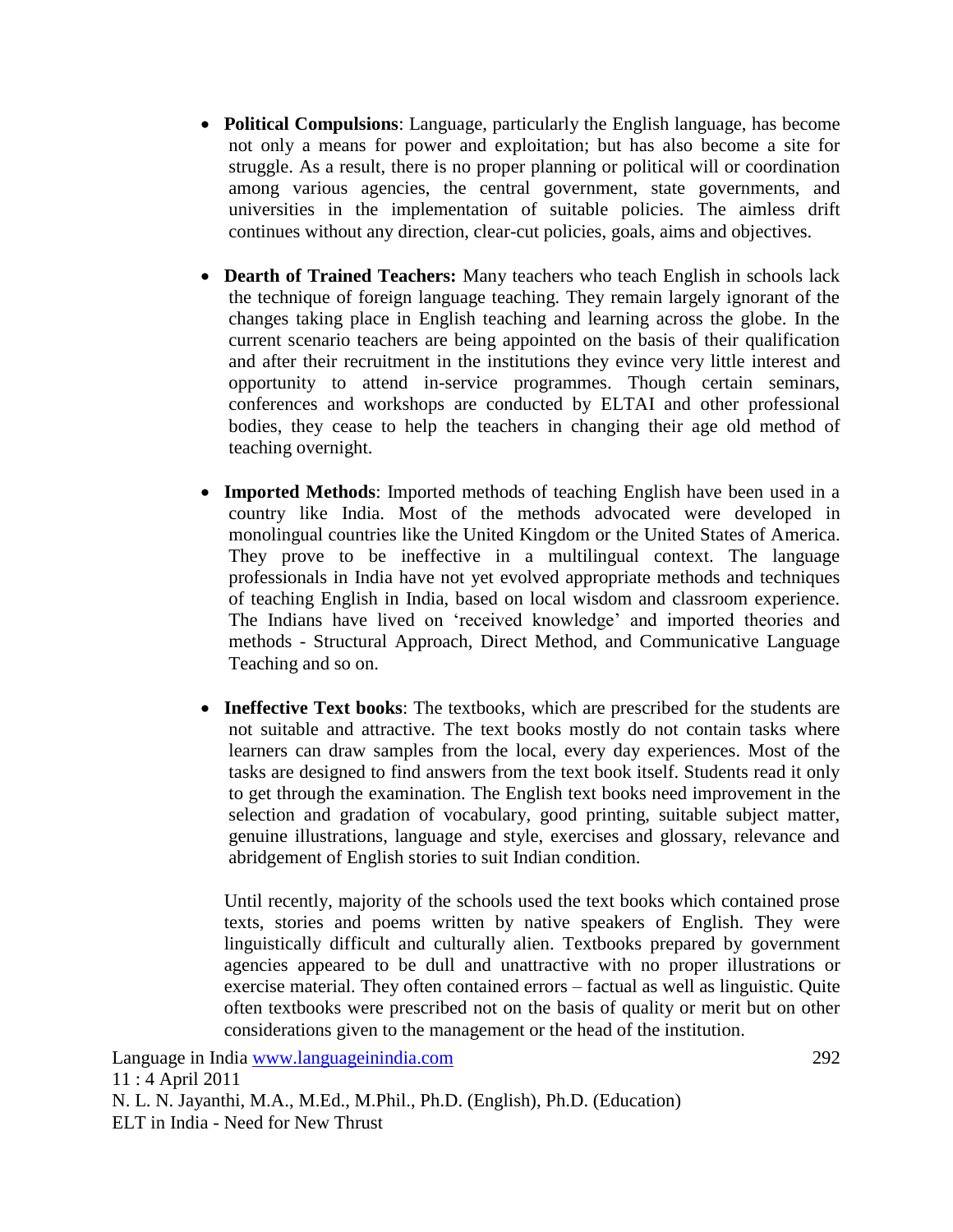**Examination Oriented Teaching Pattern:** The examination oriented teaching pattern does not produce any practical impact upon the learners for various reasons. The teachers complete the text in a hurry to give the impression that portions are covered. Then it is left to the students to prepare and face the examination. The comprehension questions are also not designed to help the learners to critically analyze the text. More than making the students comprehend the text and assisting them in preparing the essays of their own, teachers advocate the learners to depend on the sub-standard material prepared by nonprofessionals. Thus, the students" cognitive ability and creative faculty are not fully utilized. Learners merely learn by rote, a fact one tends to ignore. The purpose of acquiring the skill by the learners is not attained. Thus, the learners lack the ability to learn other subjects in English.

The present examination system is based on memorization and reproduction. It does not test the competence of learners in English. The examination in English puts a lot of emphasis on rote learning rather than language mastery. At the time of examination more importance is given to written English, ignoring other skills. However, very few attempts have been made to realize the aims of teaching English through proper assessment.

 **Over Crowded Classrooms:** The physical condition of the classrooms poses a serious problem. Accommodating a huge number of students in a small room does not in any way motivate the students to learn. Often, they are huddled up together with very little space to sit and write. Learning in such situations is highly demotivating to the students, and it is equally frustrating to the teachers. Although students manifest mixed ability in a large classroom, the teachers find it difficult to bestow individual attention on learners.

In addition, the teachers do not adopt innovative methods like activity method, project method etc. in the schools due to lack of proper facilities in schools and also due to the heavy strength of the class. As they mechanically resort to lecture method, the young learners feel deprived of real motivation from teachers.

 **Lack of Infrastructure and Facilities:** The infrastructure of the classrooms is inadequate. Some schools do not have enough pieces of furniture to accommodate all learners. Majority of the schools, Primary and Secondary, are all ill-equipped so far as teaching aids are concerned. There is a dearth of even simple visual aids like flash cards, charts, black-board, pictures etc. in the schools leave alone tape recorder, linguaphone, film strips etc. which are minimum aids required if one has to learn English worth the name. The non-availability of right type of teaching materials and audio-visual aids make the teaching of English in India quite ineffective. Also the teachers show least enthusiasm towards the

Language in India www.languageinindia.com 293 11 : 4 April 2011 N. L. N. Jayanthi, M.A., M.Ed., M.Phil., Ph.D. (English), Ph.D. (Education) ELT in India - Need for New Thrust